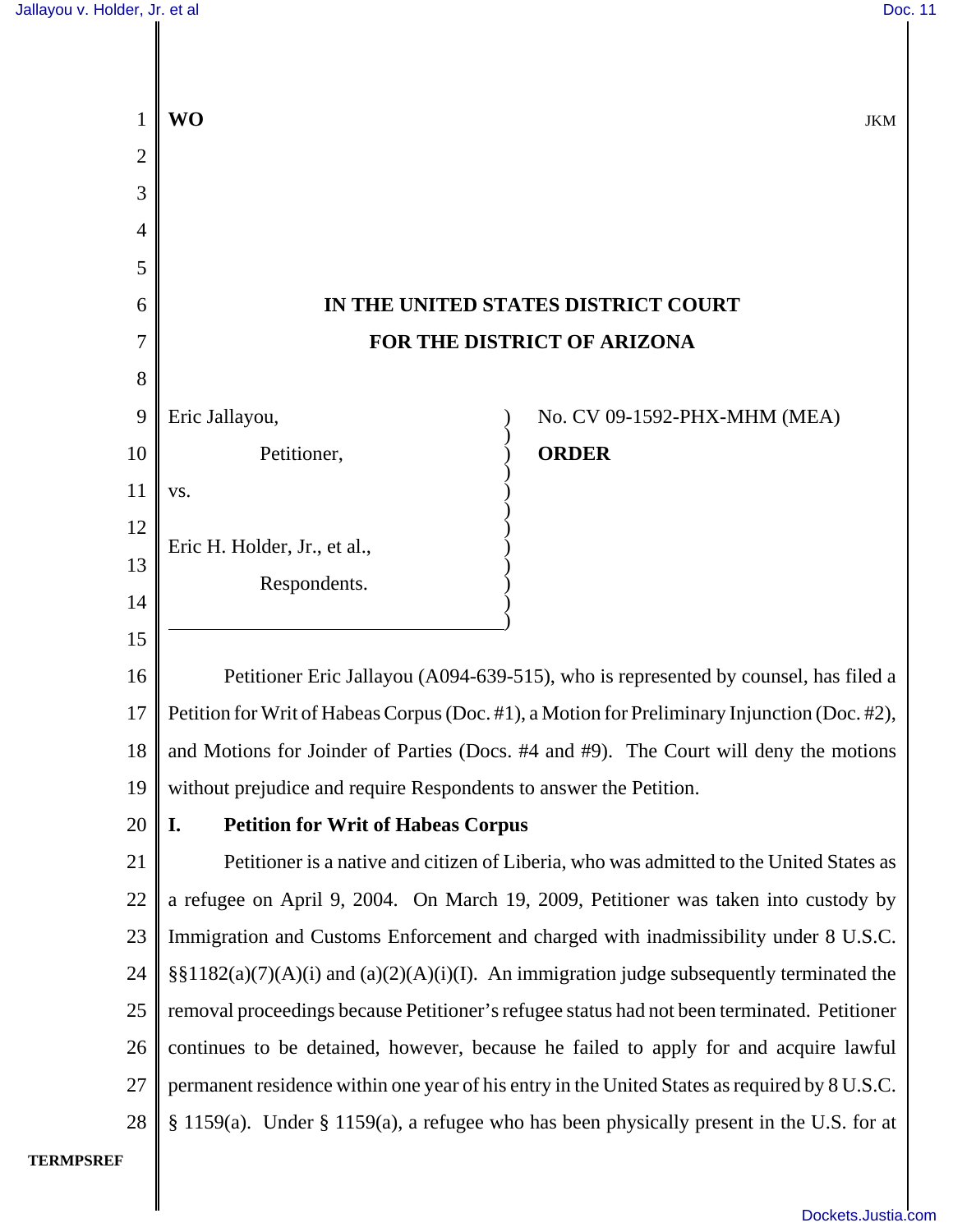1 2 3 4 5 6 7 least one year and has not acquired permanent resident status must "return or be returned to the custody of the Department of Homeland Security for inspection and examination for admission to the United States as an immigrant." According to Petitioner, ICE interprets 8 U.S.C. § 1159(a) to authorize the indefinite detention of any refugee who has not become a lawful permanent resident within one year of entry. Petitioner's I-485 Application for Adjustment of Status and I-602 Application by Refugee for Waiver of Grounds for Excludability are currently pending before the Customs and Immigration Service.

8 9 10 11 12 13 On May 1, 2009, Petitioner filed a motion for custody redetermination. An immigration judge initially granted Petitioner's motion, but later held that she was without jurisdiction to redetermine Petitioner's custody under § 1159(a). On July 16, 2009, the Board of Immigration Appeals affirmed the immigration judge's jurisdictional decision and dismissed Petitioner's appeal. Petitioner alleges that he has, therefore, exhausted his administrative remedies.

14 15 16 17 18 19 20 Petitioner argues that ICE's interpretation of § 1159(a) violates the Constitution of the United States and the Immigration and Nationality Act and that no statutory or regulatory authority otherwise exists to authorize his continued detention. Petitioner claims that his detention violates his Fifth Amendment rights to both substantive and procedural due process. He also claims that his detention is not authorized by the Immigration and Nationality Act. Petitioner seeks an order compelling his immediate release from custody. The Court will require Respondents to answer the Petition.

21

## **II. Motion for Preliminary Injunction**

22 23 24 25 26 27 28 Petitioner also seeks a an injunction directing Respondents to immediately release him from detention. Petitioner's request for expedited release, however, is essentially a restatement of the ultimate request for relief presented in his Petition. Every habeas corpus petition necessarily alleges the same basic ground for relief, *i.e.*, that the petitioner is being detained in violation of the Constitution, laws or treaties of the United States. See 28 U.S.C. § 2241. Only when it is clear on the face of a petition that exceptional circumstances require immediate review of a petitioner's claims will consideration of his petition be advanced at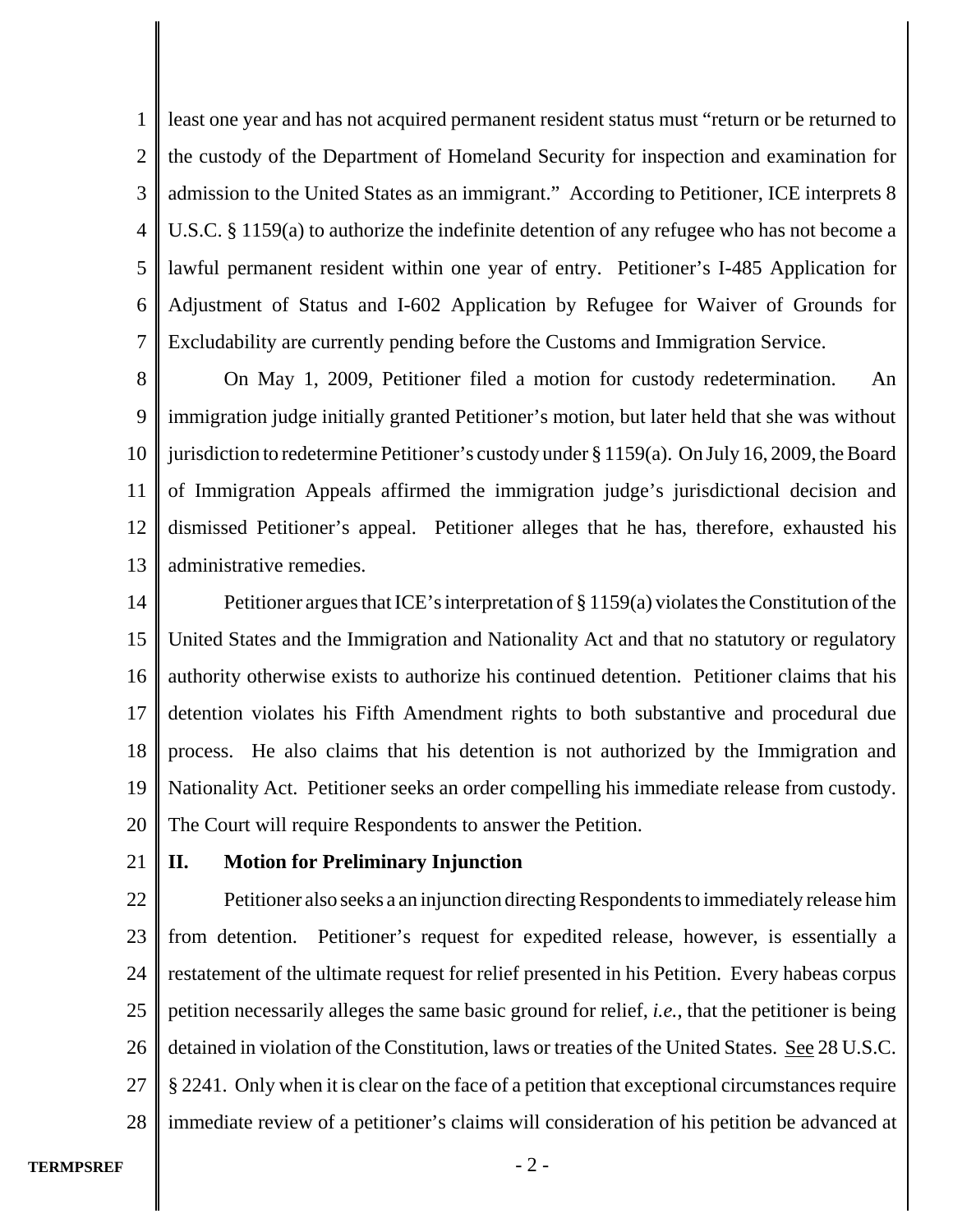1 2 3 4 5 6 7 the expense of prior, pending petitions. Upon the record currently before the Court, it is not plain that the merits of Petitioner's claims are so strong as to warrant either expedited adjudication or immediate release from custody. See In re Roe, 257 F.3d 1077, 1081 (9th Cir. 2001) (declining to resolve issue of whether a district court has the authority to release a prisoner pending resolution of a habeas case, but holding that if such authority does exist, it can only be exercised in an "extraordinary case involving special circumstances"). Accordingly, Petitioner's request for immediate release will be denied.

8

## **III. Motions for Joinder of Parties**

9 10 11 12 13 14 15 16 17 In his two Motions for Joinder of Parties, Petitioner seeks to join Kolok Kolok, George Shondah, Chuang Chol Dong, Donko Buzancic, and Thao Lee as parties to his habeas corpus petition. Petitioner and the five other detainees are all represented by the same counsel. They did not, however, file a petition naming themselves as joint petitioners in a single action. Instead, they each filed separate habeas corpus actions. Rather than joinder in a single action, it appears that they are seeking consolidation of their separate actions. Accordingly, the Motions for Joinder of Parties will be denied without prejudice to the filing of a proper motion to consolidate in compliance with Rule  $42(a)(2)$  of the Local Rules of Civil Procedure.

18 **IT IS ORDERED:**

19 20 (1) Petitioner's Motion for Preliminary Injunction (Doc. #2) is **denied** without prejudice.

21 22 (2) Petitioner's Motions for Joinder of Parties (Docs. #4 and #9) are **denied** without prejudice to the filing of a motion to consolidate.

23

24 25 26 27 28 (3) The Clerk of Court must serve a copy of the Summons, Petition, and this Order upon the United States Attorney for the District of Arizona by certified mail addressed to the civil process clerk at the office of the United States Attorney pursuant to Rule 4(i)(1)(A) of the Federal Rules of Civil Procedure. The Clerk of Court also must send by certified mail a copy of the Summons, Petition and this Order to the United States Attorney General pursuant to Rule  $4(i)(1)(B)$  and to Respondents pursuant to Rule  $4(i)(2)$ .